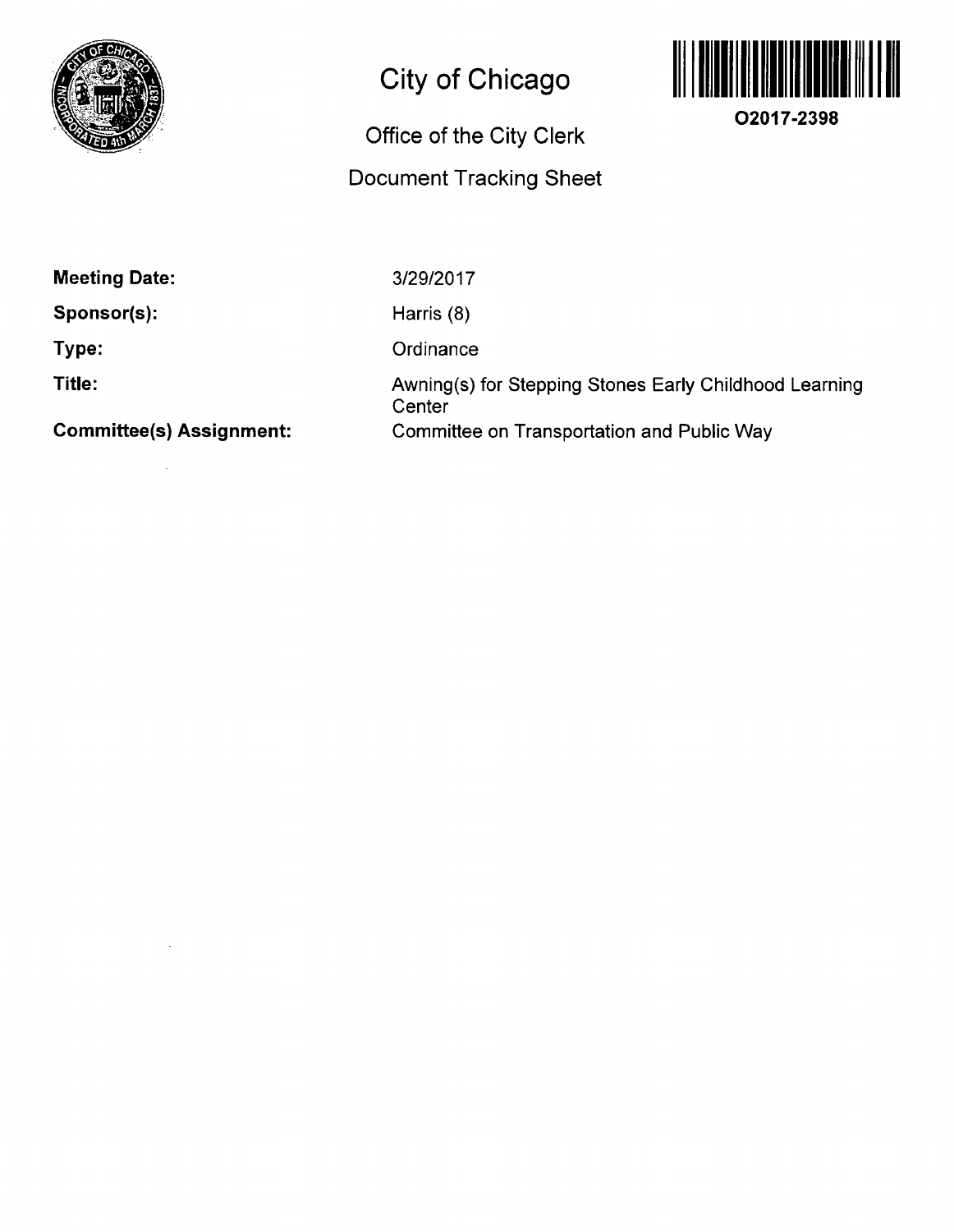ORDINANCE Stepping Stones Early Childhood Learning Center Acct. No. 250979 -1 Permit No: 1126808

Be It Ordained by the City Council of the City of Chicago:

SECTION 1. Permission and authority are hereby given and granted to Stepping Stones Early Childhood Learning Center, upon the terms and subject to the conditions ofthis ordinance to maintain and use, as now constructed, one (1) Awning(s) projecting over the public right-of-way adjacent to its premises known as 1300 E. 75th St..

Said Awning(s) at E. 75th Street measure(s): One (1) at twenty-five (25) feet in length, and three (3) feet in width for a total of seventy-five (75) square feet.

The location of said privilege shall be as shown on prints kept on file with the Department of Business Affairs and Consumer Protection and the Office of the City Clerk.

Said privilege shall be constructed in accordance with plans and specifications approved by the Zoning Department - Signs.

This grant of privilege in the public way shall be subject to the provisions of Section 10-28-015 and all other required provisions of the Municipal Code of Chicago.

The grantee shall pay to the City of Chicago as compensation for the privilege #1126808 herein granted the sum of fifty (\$50.00) per annum in advance.

A 25% penalty will be added for payments received after due date.

The permit holder agrees to hold the City of Chicago harmless for any damage, relocation or replacement costs associated with damage, relocation or removal of private property caused by the City performing work in the public way.

Authority herein given and granted for a period of five (5) years from and after 03/14/2017.

Alderman

Michelle A. Harris 8th Ward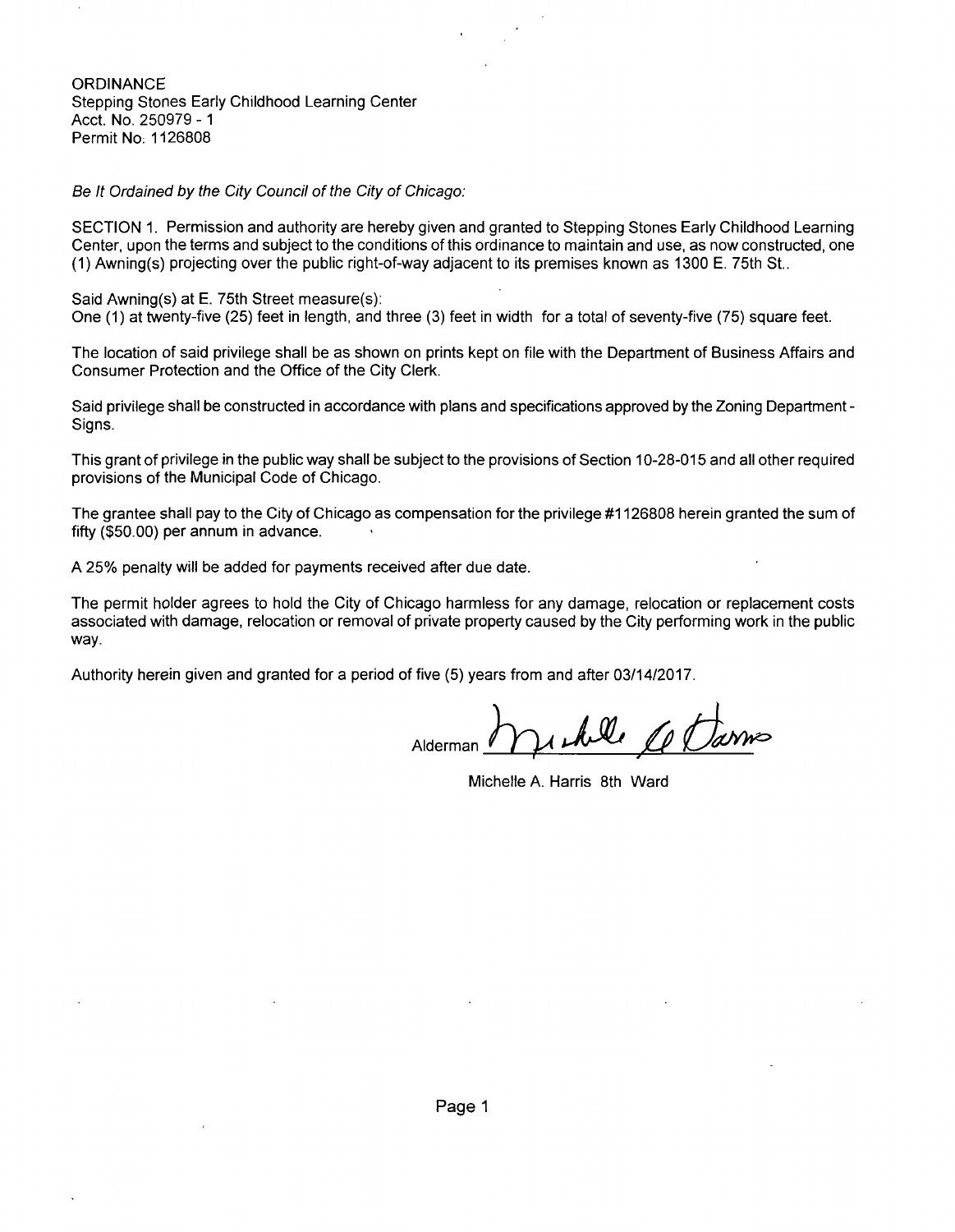STEPPING STONES LEARNING CTR  $1300E757457$  $1-773-439-0000$  a/o  $ms$  bales  $\mathbf i$  $357$ <br> $6$ <sup>4</sup><br> $741$ WEST  $18 FT$  $215$  $7500$  SOUTH OVER<br>HANG  $\overline{\mathcal{B}}$ FT<br>H<sub>19</sub>H  $14$  $57$ 水 WIDE<br>SIDEWALK  $\frac{p}{q}$ SIDE VIEW LOOKING WEST